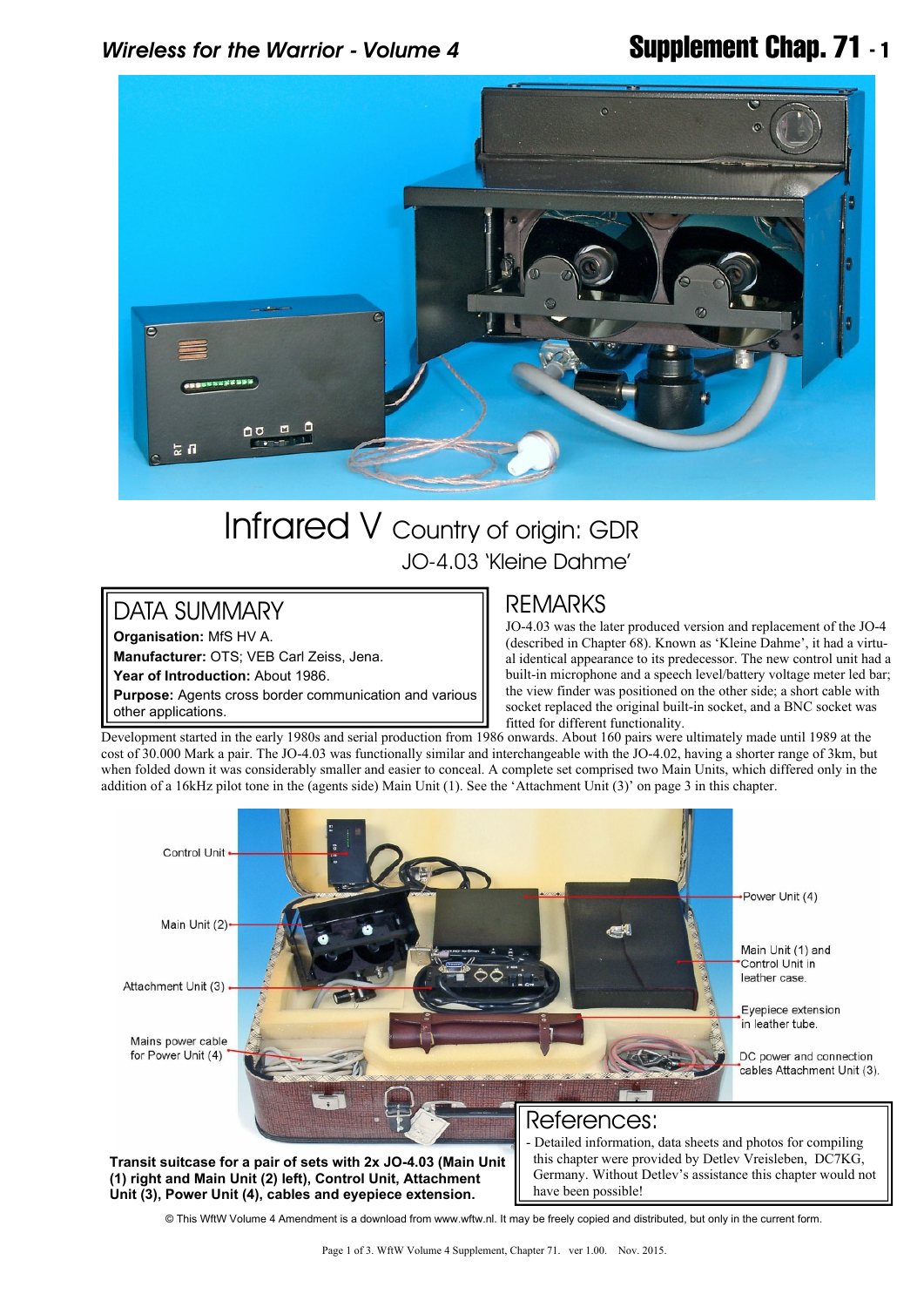### *Wireless for the Warrior - Volume 4* **Supplement Chap. 71 - 2**



**When not required for use the JO-4.03 could be folded flat by closing the protective flaps at the side and top, and folding down the secondary mirror. (Left).**

**Shown in this picture is a Main Unit (2) (this number preceded the serial number on the type tag), used on the non-agents side of an infrared link.**

**The Control Unit (right) was similar and interchangeable at both sides of a link.**





**JO-4.03 Receiver circuit diagram.**

also be used for a one way carrier telephone transmission group (between 7 and 70kHz). A link was always between Main Unit (2) used at the transmitting side, as Main Unit (1) transmitted a constant pilot tone of 16kHz. The received carrier group signal could be taken from the BNC connector of Main Unit (1). This functionality was for special purpose only.

A JO-4.03 or JO-4.02 infrared link could

The Main Unit at either side was powered by three internal 1½V batteries carried in the Control Unit, or via a special cable terminating in an E10 socket which replaced the bulb of a standard electric torch. See page 3 in Chapter 68)



© This WftW Volume 4 Amendment is a download from www.wftw.nl. It may be freely copied and distributed, but only in the current form.